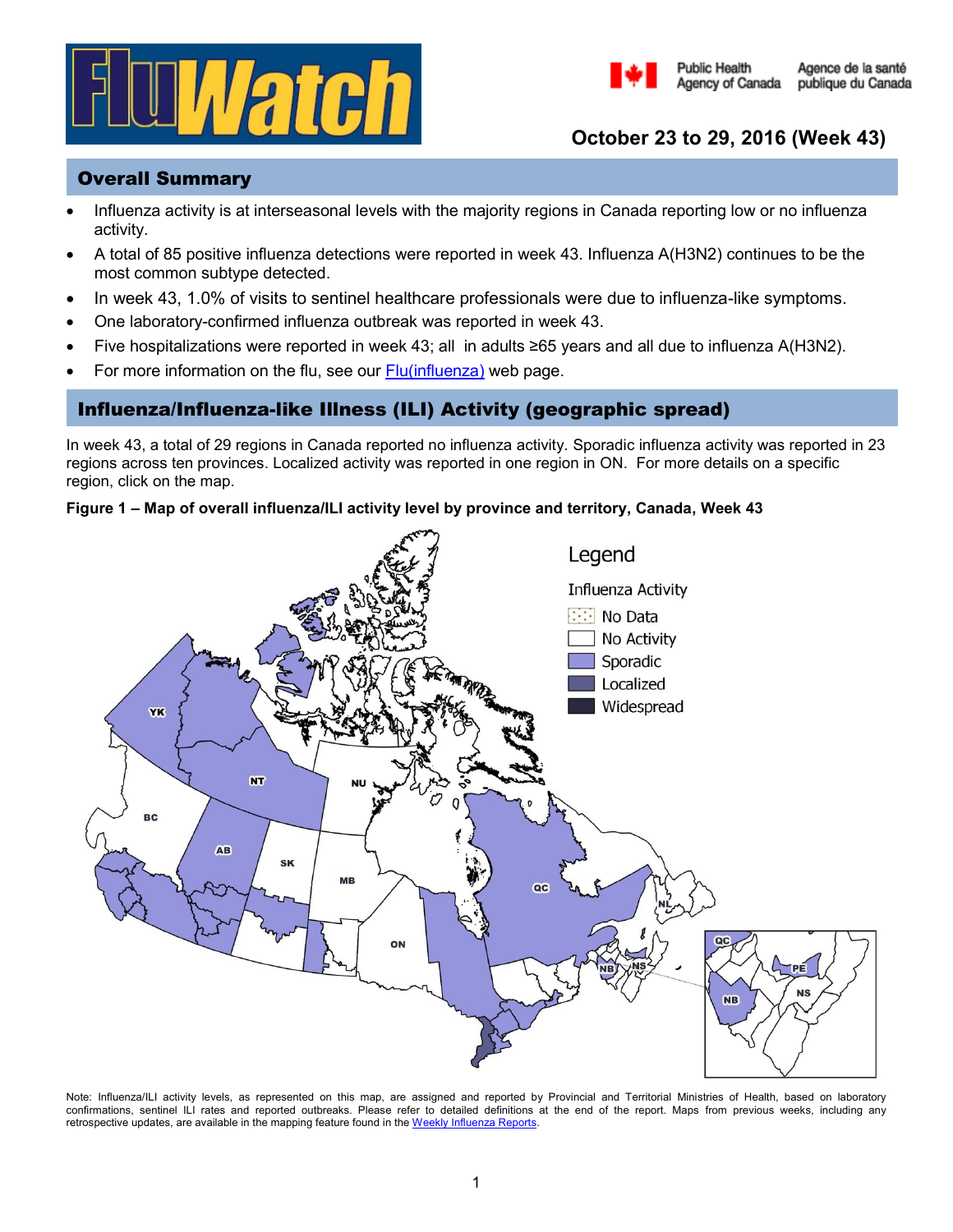## Laboratory Confirmed Influenza Detections

The percentage of tests positive for influenza increased in week 43 but remained at interseasonal levels, with 2.9% of tests positive. For data on other respiratory virus detections, see the [Respiratory Virus Detections in Canada Report](http://www.phac-aspc.gc.ca/bid-bmi/dsd-dsm/rvdi-divr/index-eng.php) on the Public Health Agency of Canada (PHAC) website.





Nationally in week 43, there were 85 positive influenza tests. Influenza A(H3N2) was the most common subtype detected. BC accounted for the majority (53%) of influenza detections in week 43. To date, influenza A(H3N2) is the most common subtype detected, representing 74% of laboratory-confirmed cases. For more detailed weekly and cumulative influenza data, see the text descriptions for Figures 2 and 3 or the Respiratory Virus Detections in Canada [Report.](http://www.phac-aspc.gc.ca/bid-bmi/dsd-dsm/rvdi-divr/index-eng.php)

#### **Figure 3 – Cumulative numbers of positive influenza specimens by type/subtype and province/territory, Canada, 2016-17**

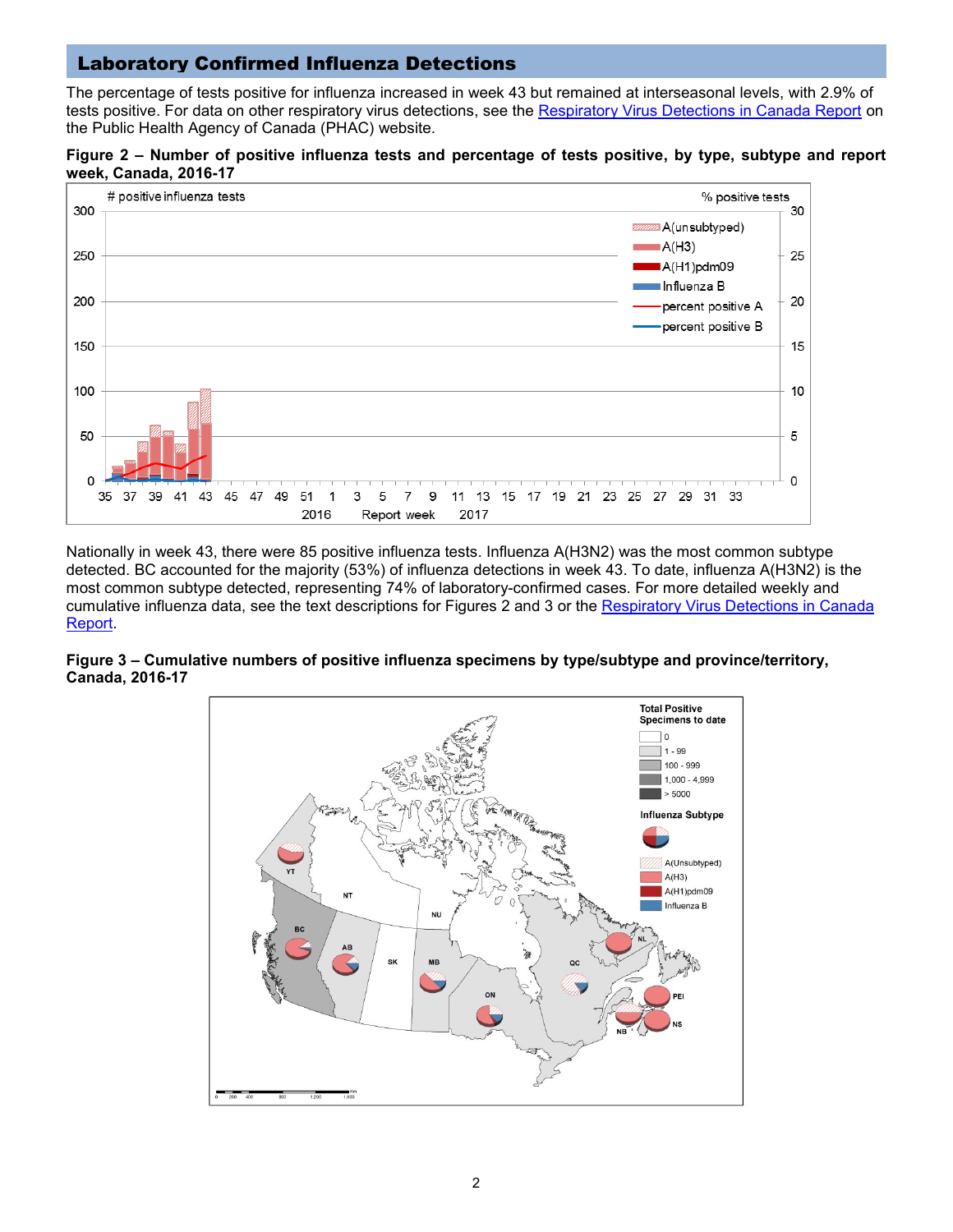To date this season, detailed information on age and type/subtype has been received for over 412 laboratory confirmed influenza cases. Adults aged 65+ accounted 46% of reported influenza cases. Among cases of influenza A(H3N2), adults aged 65+ accounted for 50% of cases.

| Table 1 – Weekly and cumulative numbers of positive influenza specimens by type, subtype and age-group |  |  |  |  |
|--------------------------------------------------------------------------------------------------------|--|--|--|--|
| reported through case-based laboratory reporting <sup>1</sup> , Canada, 2016-17                        |  |  |  |  |

|                              |            | Week (October 23 to October 29, 2016) |       |                         |       | Cumulative (August 28, 2016 to October 29, 2016) |                |       |                         |              |      |  |
|------------------------------|------------|---------------------------------------|-------|-------------------------|-------|--------------------------------------------------|----------------|-------|-------------------------|--------------|------|--|
| Age<br>Influenza A<br>groups |            |                                       |       | в                       |       | Influenza A                                      |                | в     | Influenza A<br>& B      |              |      |  |
| (years)                      | A<br>Total | A(H1)<br>pdm09                        | A(H3) | A<br>(UnS) <sup>3</sup> | Total | A Total                                          | A(H1)<br>pdm09 | A(H3) | A<br>(UnS) <sup>3</sup> | <b>Total</b> | $\%$ |  |
| $0 - 4$                      | $<$ 5      | 0                                     | $<$ 5 | $<$ 5                   | $<$ 5 | 30                                               | 0              | 18    | 12                      | 7            | 9%   |  |
| $5-19$                       | 10         | 0                                     | 5     | 5                       | 0     | 27                                               | 0              | 20    |                         | $<$ 5        | 7%   |  |
| $20 - 44$                    | >5         | 0                                     | $<$ 5 | 5                       | 0     | >58                                              | $<$ 5          | 43    | 15                      | 8            | 16%  |  |
| 45-64                        | >8         | 0                                     | $<$ 5 | 8                       | 0     | >81                                              | $<$ 5          | 52    | 29                      | 6            | 21%  |  |
| $65+$                        | 20         | 0                                     | 8     | 12                      | 0     | >182                                             | $<$ 5          | 134   | 48                      | 8            | 46%  |  |
| <b>Total</b>                 | >48        | 0                                     | 20    | 32                      | $5$   | 383                                              | 5              | 267   | 111                     | >29          | 100% |  |

<sup>1</sup>Table 1 includes specimens for which demographic information was reported. These represent a subset of all positive influenza cases reported. Cumulative data include

updates to previous weeks.<br><sup>2</sup>Percentage of tests positive for sub-types of influenza A are a percentage of all influenza A detections.

 $3$ UnS: unsubtyped: The specimen was typed as influenza A, but no result for subtyping was available.

Specimens from NT, YT, and NU are sent to reference laboratories in the provinces

## Syndromic/Influenza-like Illness Surveillance

#### **Healthcare Professionals Sentinel Syndromic Surveillance**

In week 43, 1.0% of visits to healthcare professionals were due to ILI. The proportion of ILI visits remained constant since the previous week.

#### **Figure 4 – Percentage of visits for ILI reported by sentinels by report week, Canada, 2016-17**

Number of Sentinels Reporting Week 43: 83



Delays in the reporting of data may cause data to change retrospectively. In BC, AB, and SK, data are compiled by a provincial sentinel surveillance program for reporting to FluWatch. Not all sentinel physicians report every week.

#### **Are you a primary healthcare practitioner (General Practitioner, Nurse Practitioner or Registered Nurse) interested in becoming a FluWatch sentinel? Please visit our [Influenza Sentinel page](http://healthycanadians.gc.ca/diseases-conditions-maladies-affections/disease-maladie/flu-grippe/surveillance/sentinel-recruiters-recruteurs-sentinelles-eng.php) for more details.**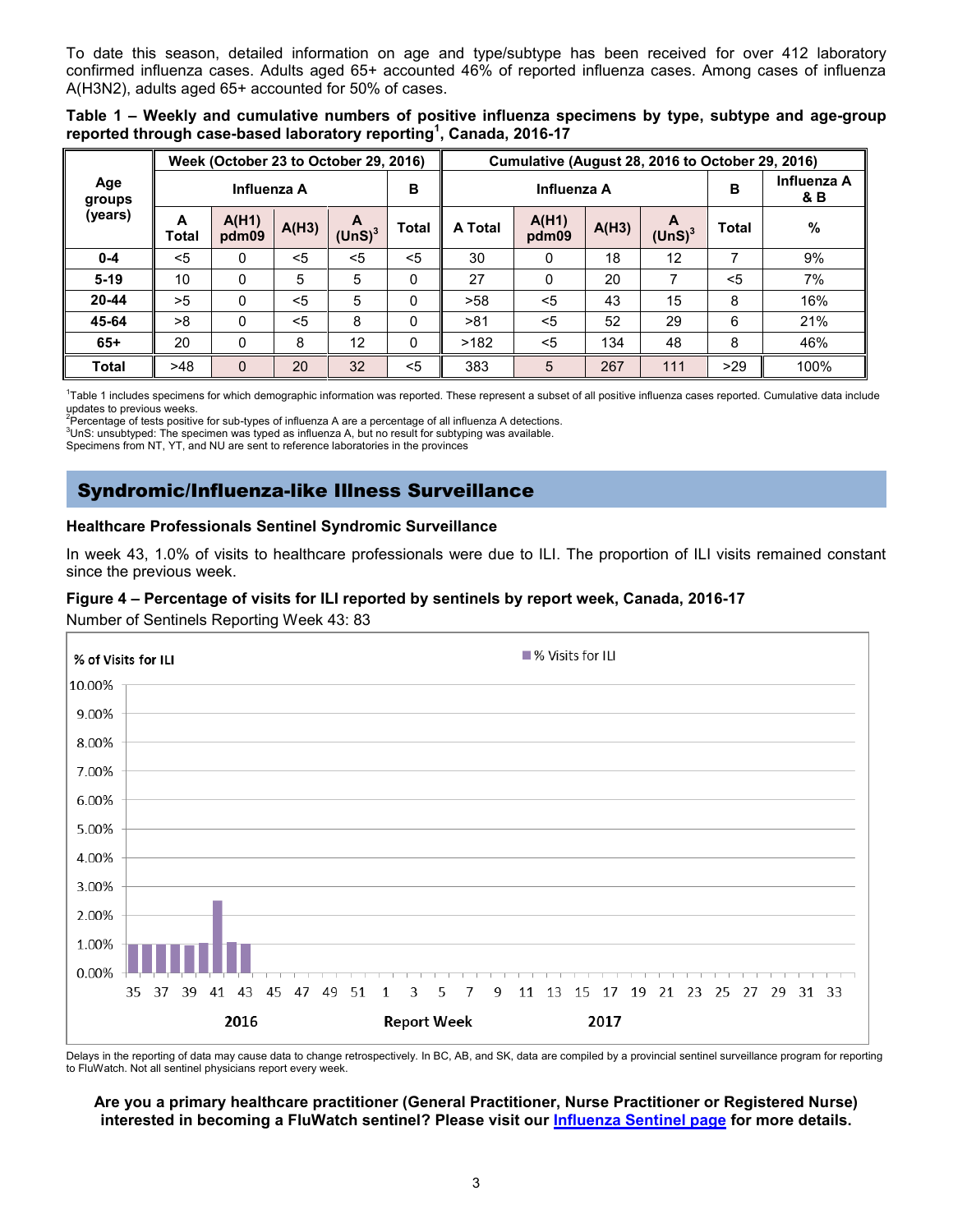### Influenza Outbreak Surveillance

In week 43, one laboratory confirmed influenza outbreak was reported. The outbreak was in a long-term care facility and due to influenza A (unsubtyped). To date this season, 18 outbreaks have been reported.



#### **Figure 5 –Number of new laboratory-confirmed influenza outbreaks by report week, Canada, 2016-17**

<sup>1</sup>All provinces and territories except NU report influenza outbreaks in long-term care facilities. All provinces and territories with the exception of NU and QC report outbreaks in hospitals. Outbreaks of influenza or influenza-like-illness in other facilities are reported to FluWatch but reporting varies between jurisdictions. Outbreak definitions are included at the end of this report.

### Provincial/Territorial Influenza Hospitalizations and Deaths

In week 43, a total of five influenza-associated hospitalizations and less than five ICU admissions were reported by participating provinces and territories[.](http://www.phac-aspc.gc.ca/fluwatch/14-15/w14_15/index-eng.php#st) All hospitalizations and ICU admissions in week 43 were due to influenza A(H3N2).

To date this season, more than 45 hospitalizations have been reported, of which 33 (73%) were due to influenza A(H3N2) and 64% were in adults 65+. Less than five ICU admissions and no deaths have been reported.

|  |  | Table 2 – Cumulative number of hospitalizations, ICU admissions and deaths by age and Influenza type |  |  |  |  |  |
|--|--|------------------------------------------------------------------------------------------------------|--|--|--|--|--|
|  |  | reported by participating provinces and territories, Canada, 2016-17                                 |  |  |  |  |  |

|                          | Cumulative (August 28, 2016 to October 29, 2016) |                             |           |                                      |       |                               |       |  |  |  |  |  |  |
|--------------------------|--------------------------------------------------|-----------------------------|-----------|--------------------------------------|-------|-------------------------------|-------|--|--|--|--|--|--|
| Age                      |                                                  | <b>Hospitalizations</b>     |           | <b>ICU Admissions</b>                |       | <b>Deaths</b>                 |       |  |  |  |  |  |  |
| <b>Groups</b><br>(years) | Influenza<br>A Total                             | Influenza<br><b>B</b> Total | Total (#) | Influenza<br>A and B<br><b>Total</b> | %     | Influenza<br>A and B<br>Total | %     |  |  |  |  |  |  |
| $0 - 4$                  | $<$ 5                                            | 0                           | <5        | $\Omega$                             | $0\%$ | 0                             | $0\%$ |  |  |  |  |  |  |
| $5-19$                   | $<$ 5                                            | <5                          | $<$ 5     | $\Omega$                             | 0%    | $\mathbf{0}$                  | $0\%$ |  |  |  |  |  |  |
| 20-44                    | $<$ 5                                            | <5                          | <5        | 0                                    | $0\%$ | 0                             | 0%    |  |  |  |  |  |  |
| 45-64                    | $<$ 5                                            | <5                          | <5        | $\mathbf{0}$                         | 0%    | 0                             | $0\%$ |  |  |  |  |  |  |
| $65+$                    | 30                                               | <5                          | >30       | $<$ 5                                | 100%  | 0                             | 0%    |  |  |  |  |  |  |
| <b>Total</b>             | 45                                               | <5                          | >45       | $<$ 5                                | 100%  | $\Omega$                      | 0%    |  |  |  |  |  |  |

\*Note: Influenza-associated hospitalizations are not reported to PHAC by BC, NU, and QC. Only hospitalizations that require intensive medical care are reported by SK. ICU admissions are not distinguished among hospital admissions reported from ON. The hospitalization or death does not have to be attributable to influenza, a positive laboratory test is sufficient for reporting.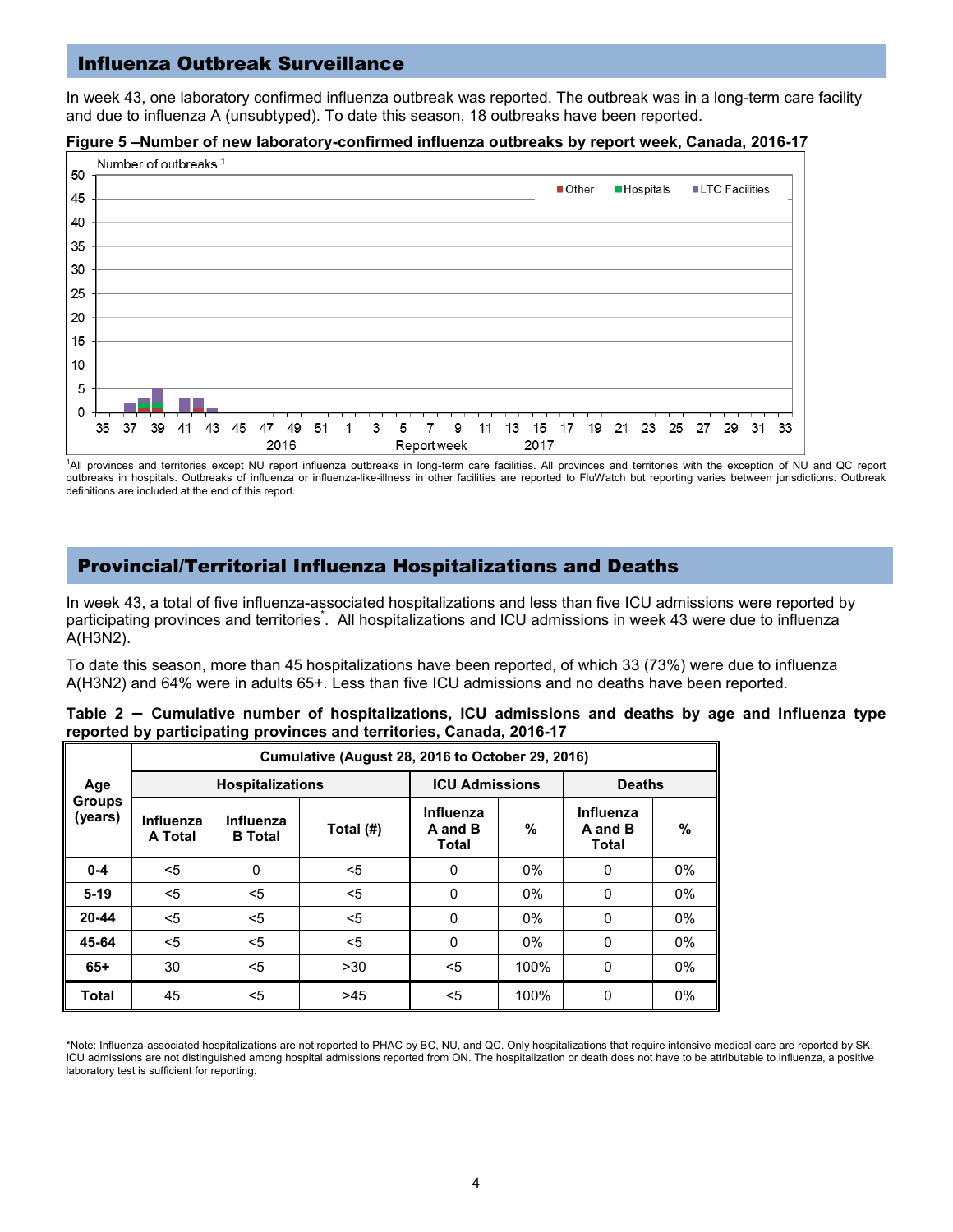## Sentinel Hospital Influenza Surveillance

#### **Pediatric Influenza Hospitalizations and Deaths**

To date this season, less than five laboratory-confirmed influenza-associated pediatric (≤16 years of age) hospitalizations were reported by the Immunization Monitoring Program Active (IMPACT) network.

### Influenza Strain Characterizations

During the 2016-17 influenza season, the National Microbiology Laboratory (NML) has characterized 49 influenza viruses [38 A(H3N2), 2 A(H1N1), 9 influenza B].

| Strain Characterization Results <sup>1</sup>           | Count          | <b>Description</b>                                                                                                                                                                                                       |
|--------------------------------------------------------|----------------|--------------------------------------------------------------------------------------------------------------------------------------------------------------------------------------------------------------------------|
| Influenza A (H3N2)                                     |                |                                                                                                                                                                                                                          |
| Antigenically<br>A/Hong Kong/4801/2014-like            | 17             | Viruses antigenically similar to A/Hong Kong/4801/2014, the A(H3N2)<br>component of the 2016-17 Northern Hemisphere's trivalent and<br>quadrivalent vaccine.                                                             |
| Genetically <sup>2</sup><br>A/Hong Kong/4801/2014-like | 21             | Viruses belonging to a genetic group for which most viruses were<br>antigenically related to A/Hong Kong/4801/2014, the A(H3N2)<br>component of the 2016-17 Northern Hemisphere's trivalent and<br>quadrivalent vaccine. |
| Influenza A (H1N1)                                     |                |                                                                                                                                                                                                                          |
| A/California/7/2009-like                               | $\overline{2}$ | Viruses antigenically similar to A/California/7/2009, the A(H1N1)<br>component of the 2016-17 Northern Hemisphere's trivalent and<br>quadrivalent vaccine influenza vaccine.                                             |
| <b>Influenza B</b>                                     |                |                                                                                                                                                                                                                          |
| B/Brisbane/60/2008-like<br>(Victoria lineage)          | 7              | Viruses antigenically similar to B/Brisbane/60/2008, the influenza B<br>component of the 2016-17 Northern Hemisphere's trivalent and<br>quadrivalent influenza vaccine                                                   |
| B/Phuket/3073/2013-like<br>(Yamagata lineage)          | $\overline{2}$ | Viruses antigenically similar to B/Phuket/3073/2013, the additional<br>influenza B component of the 2016-17 Northern Hemisphere<br>quadrivalent influenza vaccine.                                                       |

|  |  | Table 3-Influenza strain characterizations, Canada, 2016-17 |  |  |
|--|--|-------------------------------------------------------------|--|--|
|--|--|-------------------------------------------------------------|--|--|

1 The NML receives a proportion of the influenza positive specimens from provincial laboratories for strain characterization and antiviral resistance testing. Strain characterization data reflect the results of hemagglutination inhibition (HI) testing compared to the reference influenza strains recommended b[y WHO.](http://www.who.int/influenza/vaccines/virus/recommendations/en/)

<[s](http://www.who.int/csr/disease/coronavirus_infections/en/index.html)up>2</sup>Determined by sequence analysis

# Antiviral Resistance

During the 2016-17 season, the National Microbiology Laboratory (NML) has tested 50 influenza viruses for resistance to oseltamivir and zanamivir and 30 influenza viruses for resistance to amantadine. All 50 viruses weres sensitive to oseltamivir and zanamivir. All 30 influenza A viruses were resistant to amantadine (Table 4).

| Table 4 – Alitiviral resistance by inhueliza virus type and subtype, canada, 2010-17 |          |                          |          |                    |                 |                    |  |  |  |  |
|--------------------------------------------------------------------------------------|----------|--------------------------|----------|--------------------|-----------------|--------------------|--|--|--|--|
| Virus type and<br>subtype                                                            |          | Oseltamivir<br>Zanamivir |          |                    |                 | <b>Amantadine</b>  |  |  |  |  |
|                                                                                      | # tested | # resistant (%)          | # tested | # resistant $(\%)$ | # tested        | # resistant $(\%)$ |  |  |  |  |
| A (H3N2)                                                                             | 41       | $0(0\%)$                 | 41       | $0(0\%)$           | 28              | 28 (100%)          |  |  |  |  |
| A (H1N1)                                                                             | 2        | $0(0\%)$                 | 2        | $0(0\%)$           |                 | $2(100\%)$         |  |  |  |  |
| в                                                                                    |          | $0(0\%)$                 |          | $0(0\%)$           | NA <sup>®</sup> | NA                 |  |  |  |  |
| <b>TOTAL</b>                                                                         | 50       | $0(0\%)$                 | 50       | $0(0\%)$           | 30              | 30 (100%)          |  |  |  |  |

**Table 4 – Antiviral resistance by influenza virus type and subtype, Canada, 2016-17**

<sup>1</sup>NA: Not Applicable